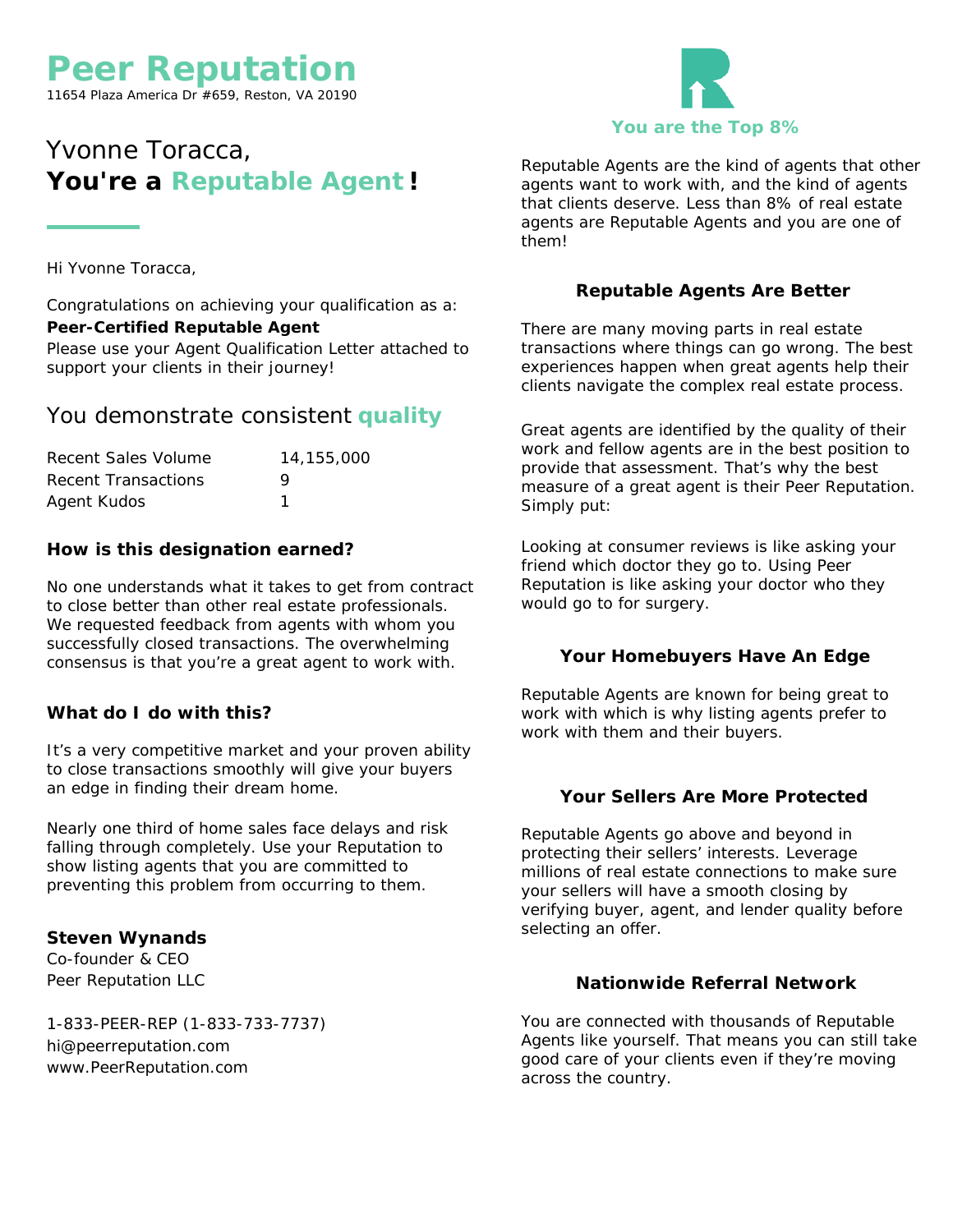

## **Agent Qualification Letter**

Thursday, June 30, 2022 RE: Yvonne Toracca

To Whom It May Concern:

Based on feedback from other agents that Yvonne Toracca has worked with, I am pleased to confirm that Yvonne Toracca #01916816 (McGuire Real Estate) is <sup>a</sup> Peer-Certified Reputable Agent.

Fewer than 8% of real estate agents can claim this designation. This designation is an indicator of <sup>a</sup> skilled, knowledgeable real estate professional with <sup>a</sup> proven history of smoothly guiding transactions from contract through closing.

This certification is subject to change at any time. You may verify the current state of Yvonne Toracca reputation directly at:

<https://www.peerreputation.com/Agent/Profile/yvonne-toracca/969245/103d>

Alternatively, you may verify this agent at: <http://verify.peerreputation.com>

Sincerely,

**Steven Wynands** Co-founder & CEO Peer Reputation LLC

1-833-Peer-Rep (1-833-733-7737) www.PeerReputation.com

11654 Plaza America Dr #659 Reston, VA 20190

Peer Reputation was built by real estate agents to uphold the high degree of skill, knowledge, and professionalism that consumers and agents expect and deserve.